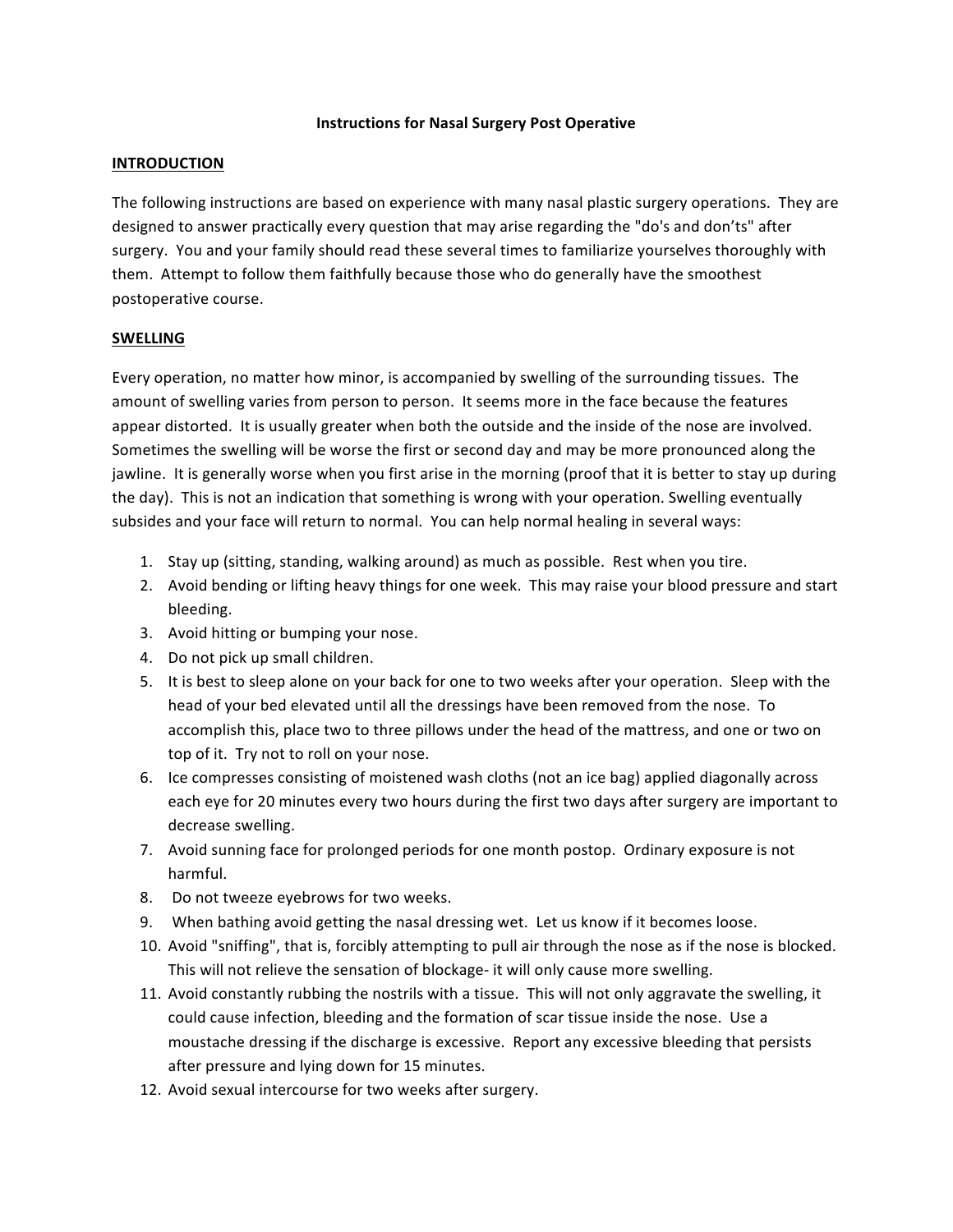- 13. Tub bathing or showering can be resumed as soon as the patient feels strong enough to do so. It is best to have assistance on standby the first couple of occasions.
- 14. Your hair may be washed, with help, four days postop. A blow dryer may be used on the cool setting.
- 15. Do not resume exercising, running, aerobics or nautilus for two weeks postop. Then begin slowly until usual intensity is reached.

# **HEMORRHAGE**

Whenever the nasal passages are blocked, the nasal glands produce more mucus than usual. Your nose will be blocked from surgery, and you may have more mucus than normal for several days. Do not be concerned if the mucus is blood-tinged. If it is all blood and is flowing profusely, you should apply ice compresses about the neck and face and call the office. You will probably be told to come in. Avoid bending, lifting heavy objects, hitting your nose and removing blood clots, etc. from your nostrils.

# **PAIN**

There is usually little actual pain following Rhinoplasty. You may experience a deep bruised sensation as a result of the post-operative swelling that occurs. This may seem worse at night. Unfortunately, the prescription drugs for pain often cause sensations of lightheadedness', particularly in the immediate postoperative period. It is better to try application of cold compresses before resorting to stronger drugs. Two extra-strength Tylenol are often enough to relieve pain.

## **NASAL BLOCKAGE AND NOSE DROPS**

Nasal blockage is to be expected after Rhinoplasty and will gradually subside over a period of time. You may spray your nose four times a day with Afrin nasal spray. This may be used for up to one week.

## **CLEANING THE NOSE**

Don't blow the nose at all for ten days after surgery. After that, blow through both sides at once-do not compress one side. You may clean the outside of the nose and the upper lip with Q-tip moistened with Peroxide as soon as you come home from the surgery center. Don't run too vigorously. When the bandage has been removed, the outside of the nose may be cleaned twice daily to prevent buildup of oil that is normally produced by the skin. This will help in reducing the swelling and the nose can withstand gentle cleaning at this time.

## **RESUMING NORMAL ACTIVITIES**

After two weeks, you may sleep without the head of the bed elevated. Do not wear clothing that must be pulled over your head until the bandage is removed.

No full intensity swimming, gym or strenuous athletic activity for one month. No diving or waterskiing for two months. NO CONTACT SPORTS FOR TWO MONTHS!!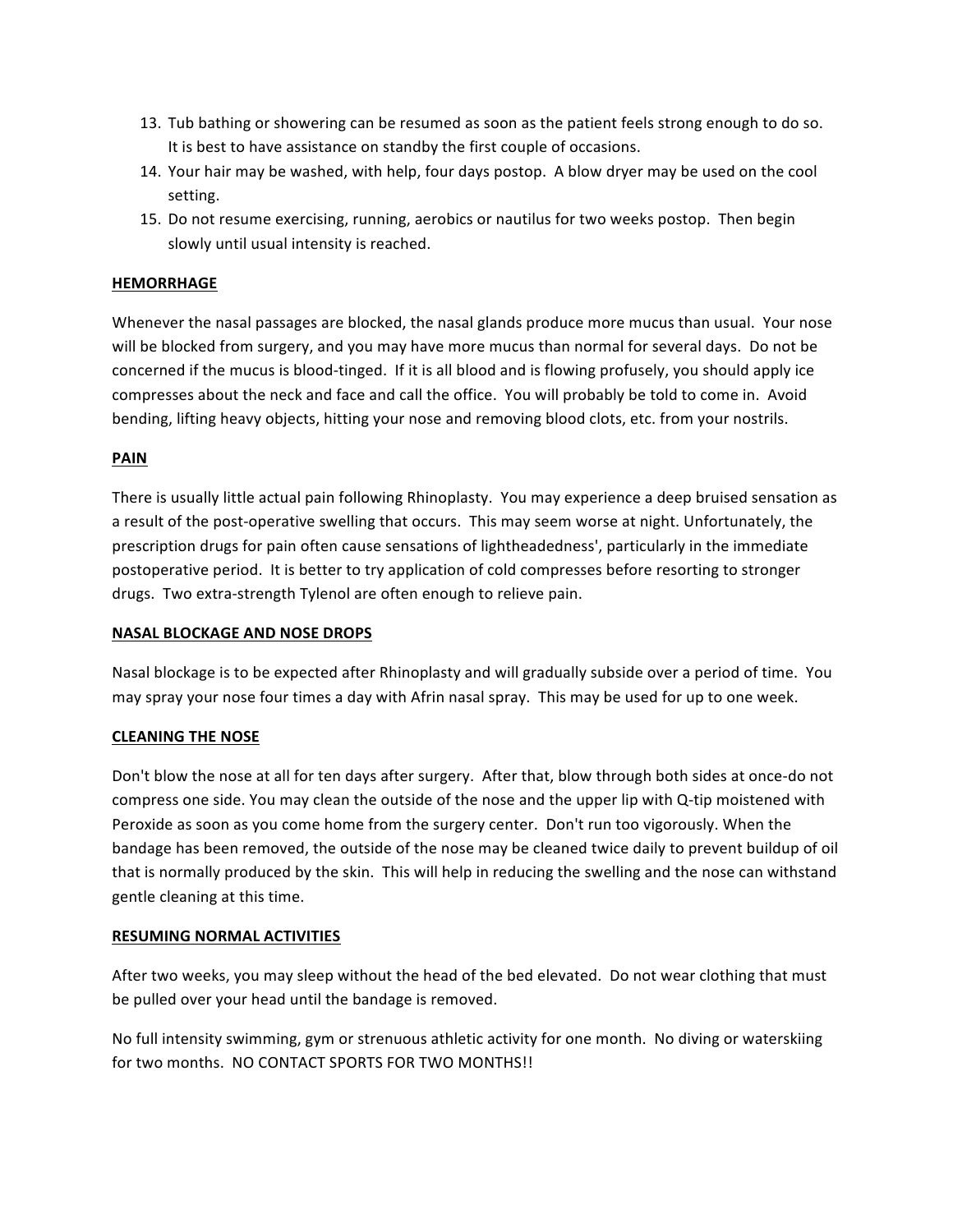Avoid sneezing while the bandage is in place. If you must- let it come out like a cough through your mouth. 

Eyeglasses can be worn as long as the splint remains on the nose. After it is removed, they must be suspended from the forehead for about six weeks. This can be accomplished by using tape. This is important because the pressure of the glasses may change the contour of the nose. Contact lenses may be inserted the day after surgery.

# **KEEP A STIFF UPPER LIP**

The upper lip is an important area in rhinoplasty surgery since much work is done in this area. Therefore, you should not move it excessively as long as the bandage is in place so that the healing tissues are not disturbed.

- 1. Avoid excessive smiling and grinning.
- 2. Don't pull the upper lip down as if putting on lipstick.
- 3. Apply lipstick with a brush.
- 4. The upper teeth should be cleansed with toothpaste on a face cloth; the lower teeth may be brushed as usual.
- 5. Avoid gum or foods that are hard to chew. Soups, mashed potatoes, stewed chicken, hamburger meat or any easily chewable food is permissible. Steaks, French bread, etc. should not be eaten.
- 6. If you decide to continue to wear a mustache dressing due to excessive mucus drainage, change it no more than twice daily. This has a tendency to move the upper lip and the base of the nose. If the dressing becomes stuck, loosen it with a few drops of peroxide. The best tape to use is Micro pore Paper Tape as it is less irritating to the skin.

## **INSOMNIA**

A sedative can be prescribed if the patient has difficulty sleeping before the dressings are removed.

## **DEPRESSION**

It is not unusual for an individual to go through mild depression 12-36 hours after surgery. Sometimes patients are shocked by their appearance post-operatively. The swelling and discoloration will subside. Being prepared before surgery and keeping busy afterwards is the best way to combat depression.

## **DISCOLORATION**

There may be varying amounts of discoloration about the face. It may become more pronounced for a couple of days postop, but usually does not last more than one week. The same treatments that work for swelling also work for discoloration. You can camouflage it to some extent with makeup.

## **DRYNESS OF THE LIPS**

If the lips become dry from breathing through the mouth, coat them with chap stick, Vaseline or lipstick.